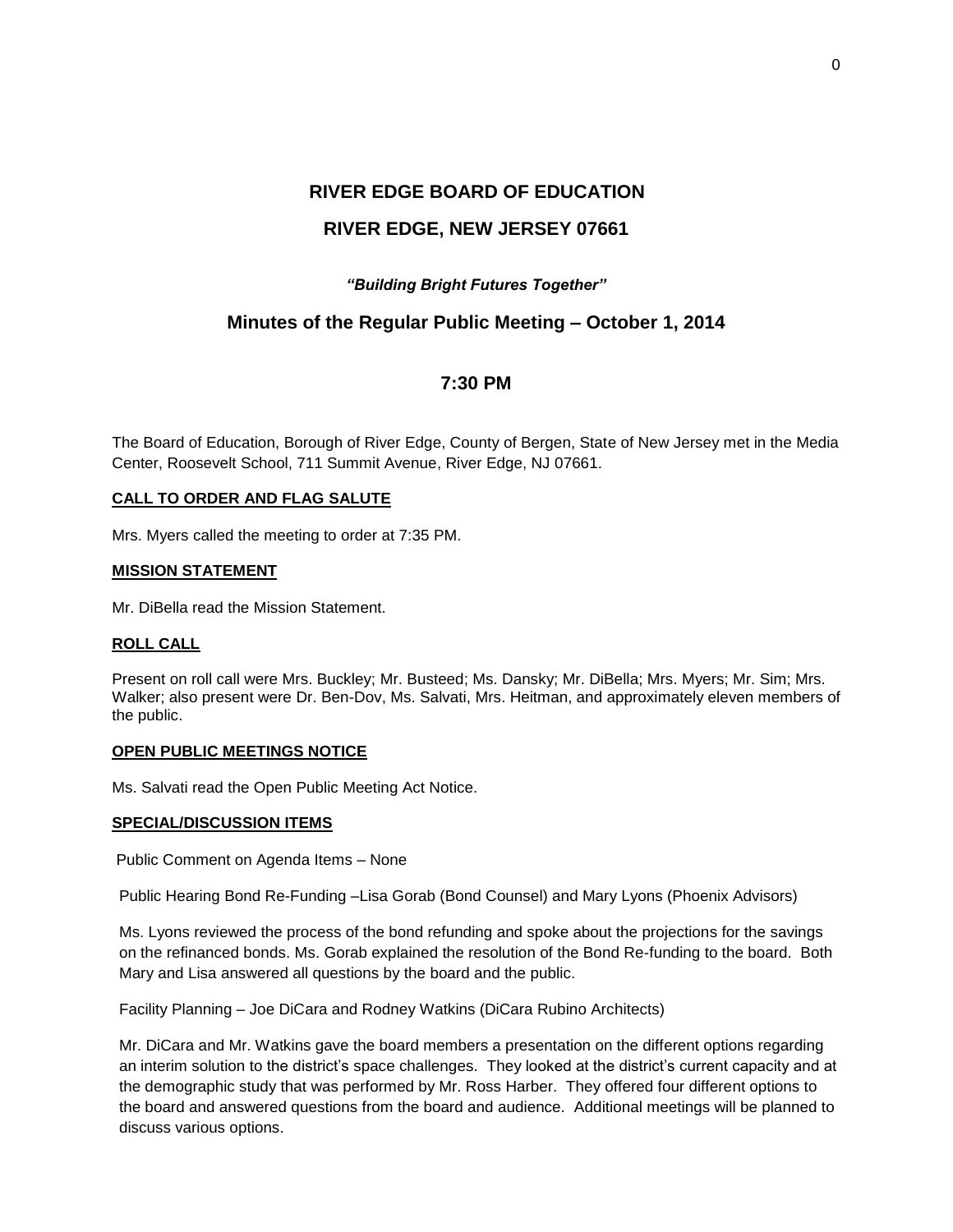# **REPORTS**

## **SUPERINTENDENT**

Dr. Ben-Dov reported on the following:

- Dr. Ben-Dov stated a full month of school is completed and most student assessments are finished and staff evaluations started.
- Re-registration will begin on Wednesday October  $8^{th}$ . There are six different dates and times for re-registration. A letter was sent home to parents in August and a reminder letter will go out at the end of this week.
- Facebook, for the district, launched on Monday, September 29<sup>th</sup>.
- There will be many parent programs under the umbrella of Parent Academy in the month of October. On Tuesday, October  $7<sup>th</sup>$  there will be an ESL Meeting with Ms. Schnee and on Monday, October 13<sup>th</sup> there will be a Generation Text Online Parent Program with Ms. Rosen. On Monday, October 20th, there will be a Mathematics Evening for grades 3-6 with Mrs. Crawford and grades 3-6 teachers.

# **PRINCIPAL**

Mrs. Heitman reported on the following:

- Cherry Hill, Roosevelt, and New Bridge Center all had wonderful Back to School nights.
- REEF had a lovely breakfast for all three schools on September 17th. It was much appreciated.
- School Visitation Day will be held on Thursday, October 2, 2014.
- Respect week will be from October 6 October 10, 2014
- Professional Development has started in both math and social studies.
- Cherry Hill and Roosevelt's Halloween Parties will be on Friday, October 24th.
- NJ ASK scores were sent home to parents last week.

#### **BOARD SECRETARY**

Ms. Salvati reported on the following:

- The School Development Authority (SDA) inspected the new roof and we are considered substantially complete. It entitles us to 65% of our state funding.
- The audit is complete and Ms. Salvati is waiting for the final report from Mr. Higgins.
- Ms. Salvati deposited \$250,000 into the Capital Reserve Account and \$35,000 into the Maintenance Reserve Account.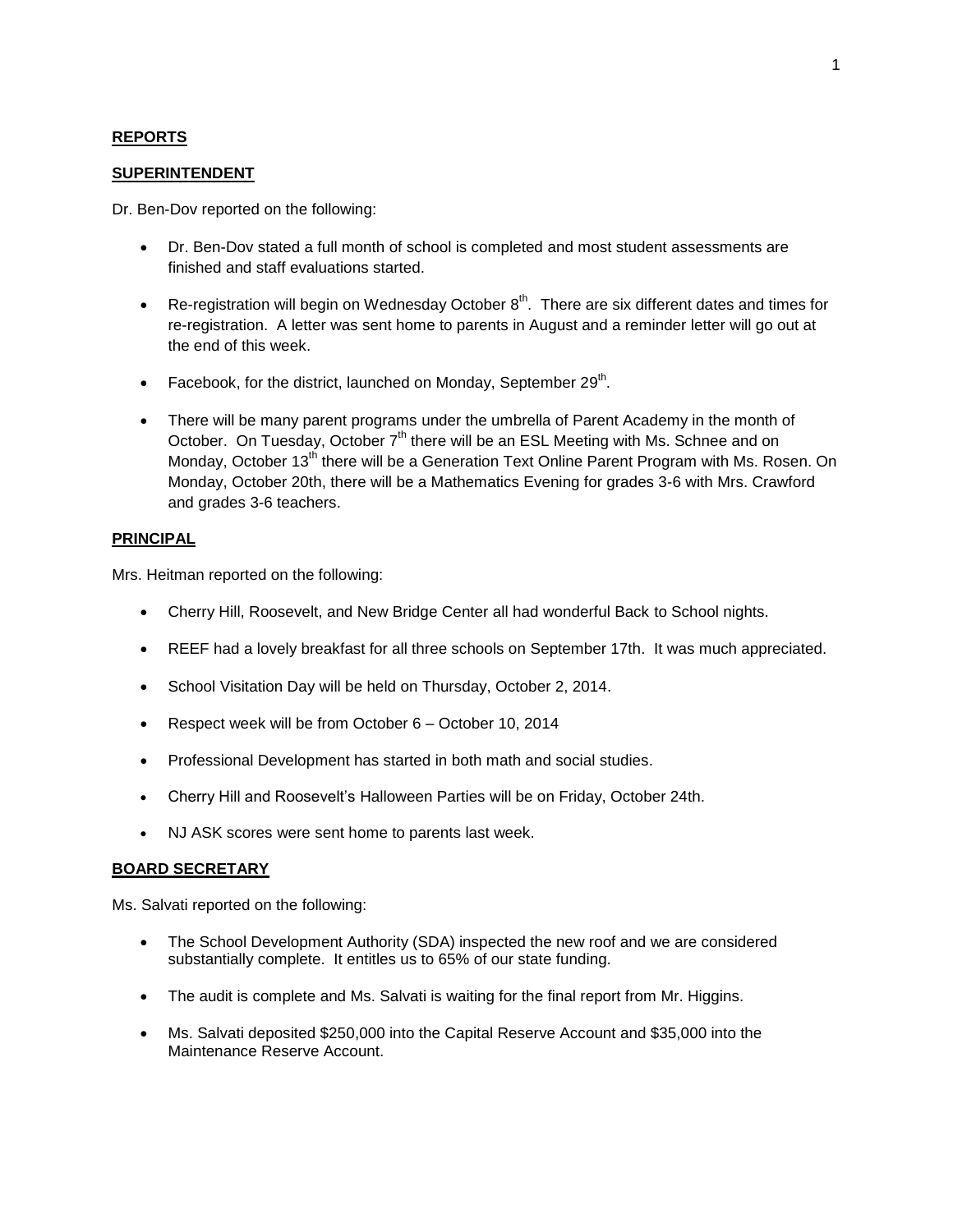## **PRESIDENT**

Mrs. Myers reported on the following:

 Mrs. Myers thanked the board members and the administrators for their patience with the several late night meetings.

#### **COMMITTEES**

Ms. Walker stated there was a Tri-District Meeting tonight before the board meeting.

## **MOTIONS TO BE ACTED UPON**

#### **ADMINISTRATION/POLICY**

Motion by Mr. Busteed Seconded by Mr. DiBella

> 1. That the Board of Education approve the Minutes and Confidential Minutes of September 3, 2014.

Ayes: Mrs. Buckley, Ms. Dansky, Mr. DiBella, Mrs. Myers, Mr. Sim, Ms. Walker Nays: None Abstained: Mr. Busteed

Motion by Mr. DiBella Seconded by Mrs. Buckley

- 2. That the Board of Education approve the staff development and travel as per the schedules for October 2014 including relevant mileage reimbursement. (Addendum)
- 3. That the Board of Education establish the week of October 6 October 10, 2014 as a "Week of Respect."
- 4. That the Board of Education establish the week of October 20-October 24, 2014 as a "School Violence Awareness Week."
- 5. That the Board of Education approve the completion of the following emergency drills:

| <b>School</b>      | <b>Fire Drills</b>                      | <b>Security Drills</b> |
|--------------------|-----------------------------------------|------------------------|
| Cherry Hill School | September 5, 2014<br>September 19, 2014 |                        |
| Roosevelt School   | September 15, 2014                      | September 30, 2014     |

6. That the Board of Education accept the District Nursing Services Plan for the 2014- 2015 school year.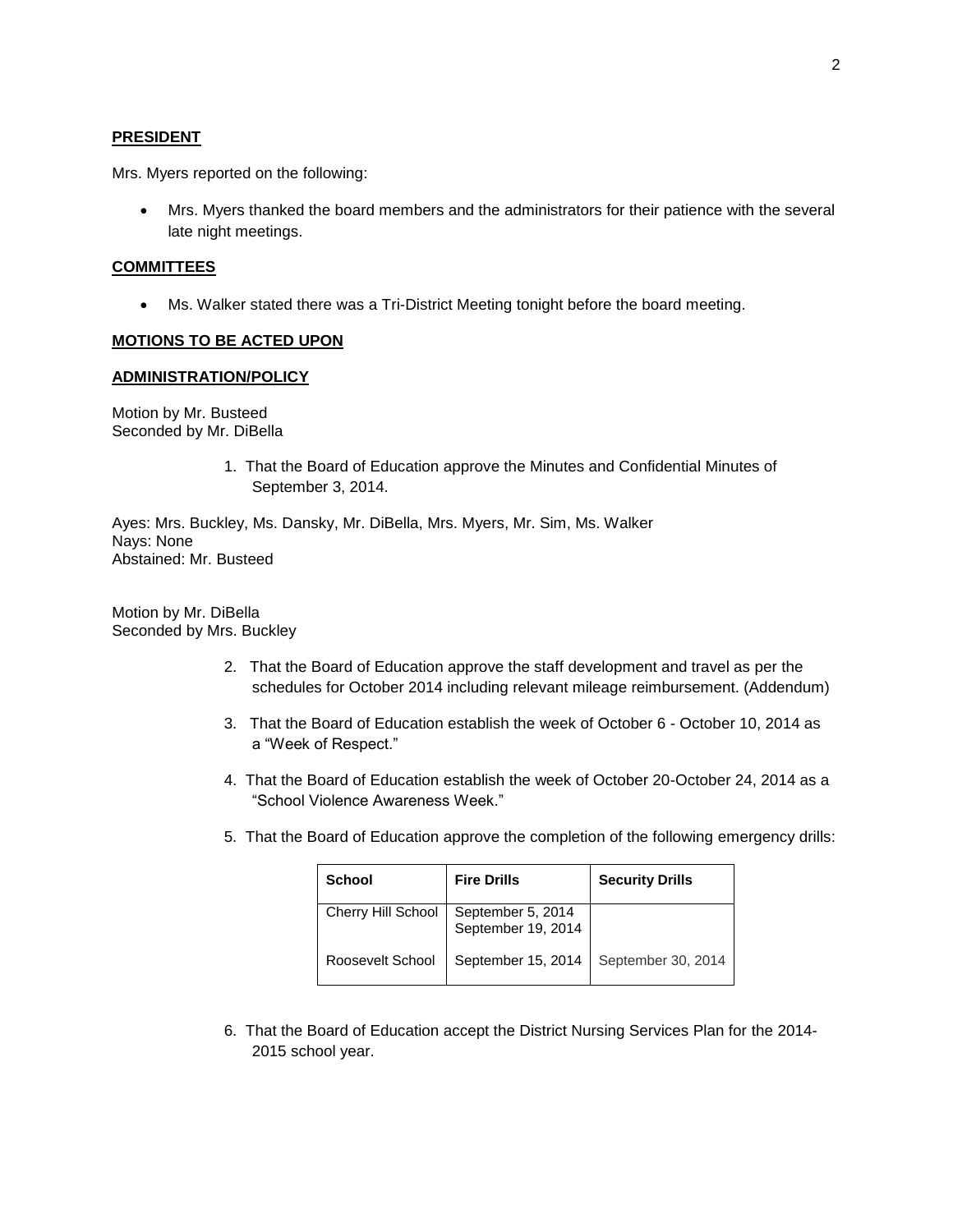7. That the Board of Education approve the following class trip:

| <b>Date</b> | <b>School</b>  | Grade | <b>Destination</b>                        | Cost to<br><b>District</b> |
|-------------|----------------|-------|-------------------------------------------|----------------------------|
| 10/24/14    | Cherry<br>Hill | 3     | <b>Sterling Mine</b><br>Ogdensburg,<br>NJ | \$714.00                   |

8. That the Board of Education approve Dr. Tova Ben-Dov, Superintendent, to attend AASA National Conference on Education in San Diego, CA, February 26, 2015 to February 28, 2015.

#### **BUILDINGS & GROUNDS**

1. That the Board of Education approve Change Order # GC-03 from Laumar Roofing for Roof Replacement at the Cherry Hill School.

| Change Order | Description                     | Amount  |
|--------------|---------------------------------|---------|
| GC-03        | Reconstruct 4 existing canopies | \$3,000 |

#### **FINANCE/GRANTS/GIFTS**

- 1. That the Board of Education accept the list of donations in memory of Erika Steinbauer for the Building Bridges Program in the amount of \$275.00. (List is on file in the Board Office)
- 2. **WHEREAS**, on October 25, 2006, The Board of Education of the Borough of River Edge in the County of Bergen, New Jersey (the "Board" when referring to the governing body and the "School District" when referring to the territorial boundaries governed by the Board) issued \$8,855,000 aggregate principal amount of taxexempt Refunding School Bonds dated October 15, 2006 (the "2006 School Bonds"); and

**WHEREAS**, the Board has determined that the current tax-exempt interest rate environment may enable it to realize going-forward debt service savings for property taxpayers residing in the School District through the issuance by the Board of Refunding School Bonds (the "Refunding School Bonds") to refund all or a portion of the \$7,210,000 aggregate principal amount of the outstanding 2006 School Bonds maturing on October 15 in the years 2017 through 2031, inclusive (the "Refunded Bonds"); and

**WHEREAS**, the Board introduced a refunding school bond ordinance (the "Refunding Bond Ordinance") on first reading by resolution of the Board on July 30, 2014, and

**WHEREAS**, on the date hereof, the Board has held a public hearing on the Refunding Bond Ordinance; and

**WHEREAS,** the Board has determined to issue and sell such Refunding School Bonds; and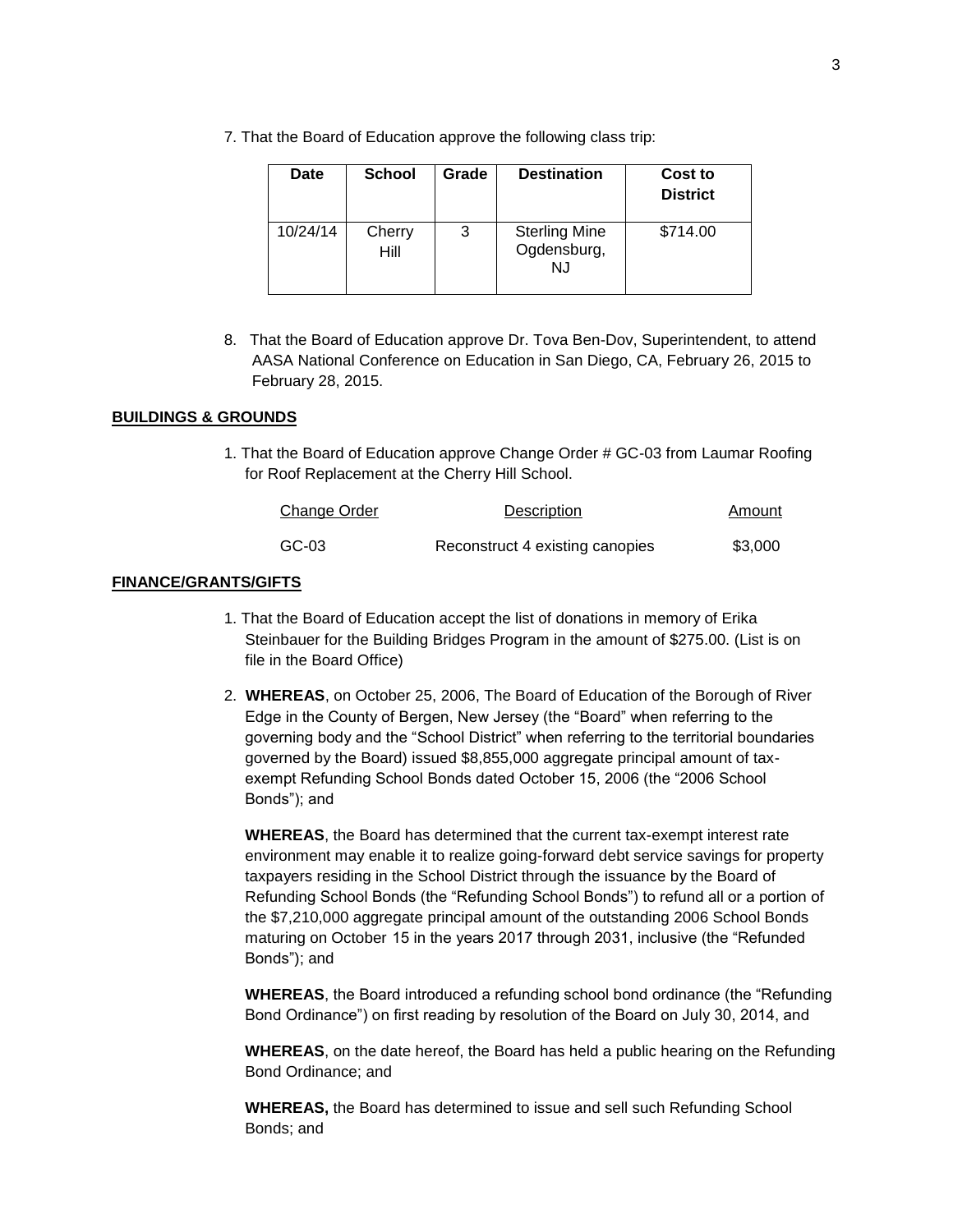**WHEREAS**, the Board now desires to finally adopt the Refunding Bond Ordinance and to authorize certain actions in connection with the sale and issuance of the Refunding School Bonds.

# **NOW THEREFORE, BE IT RESOLVED BY THE BOARD OF EDUCATION OF THE BOROUGH OF RIVER EDGE IN THE COUNTY OF BERGEN, NEW JERSEY, AS FOLLOWS:**

**SECTION 1**.The Refunding Bond Ordinance is hereby adopted and shall take effect immediately.

**SECTION 2.** The Refunding School Bonds are hereby authorized to be sold to, and Roosevelt and Cross is hereby appointed as underwriter (the "Underwriter"), upon the terms set forth in its proposal.

**SECTION 3**. There is hereby delegated to the Business Administrator/Board Secretary, subject to the limitations contained herein and in consultation with Wilentz, Goldman & Spitzer, P.A., Woodbridge, New Jersey, Bond Counsel to the Board ("Bond Counsel") and Phoenix Advisors, LLC , as financial advisor (the "Financial Advisor") the power with respect to the Refunding School Bonds to determine and carry out the following:

a) the sale of the Refunding School Bonds at private sale, provided that the purchase price paid by the purchaser thereof shall not be less than ninety-five percent (95%) of the principal amount of the Refunding School Bonds so sold;

b) the principal amount of Refunding School Bonds to be issued, provided that (i) such amount shall not exceed \$8,100,000, and (ii) such amount shall not exceed the amount necessary to pay the costs of issuance associated with the Refunding School Bonds and to fund the deposit to the escrow fund as set forth in the Escrow Deposit Agreement (as defined herein) in an amount that, when invested, will be sufficient to provide for the timely payments required for the Refunded Bonds;

c) the maturity dates and the principal amount of each maturity or sinking fund redemption amount of the Refunding School Bonds, provided that no Refunding School Bonds refunding the Refunded Bonds shall mature later than October 15, 2031;

d) the interest payment dates and the interest rates on the Refunding School Bonds, provided that the true interest cost on the Refunding School Bonds shall produce a present value debt service savings of at least three percent (3%) of the principal amount of the Refunded Bonds;

e) the denomination or denominations of and the manner of numbering and lettering the Refunding School Bonds, provided that all Refunding School Bonds of like maturity shall be identical in all respects, except as to denominations, amounts, numbers and letters;

f) provisions for the sale or exchange of the Refunding School Bonds and for the delivery thereof;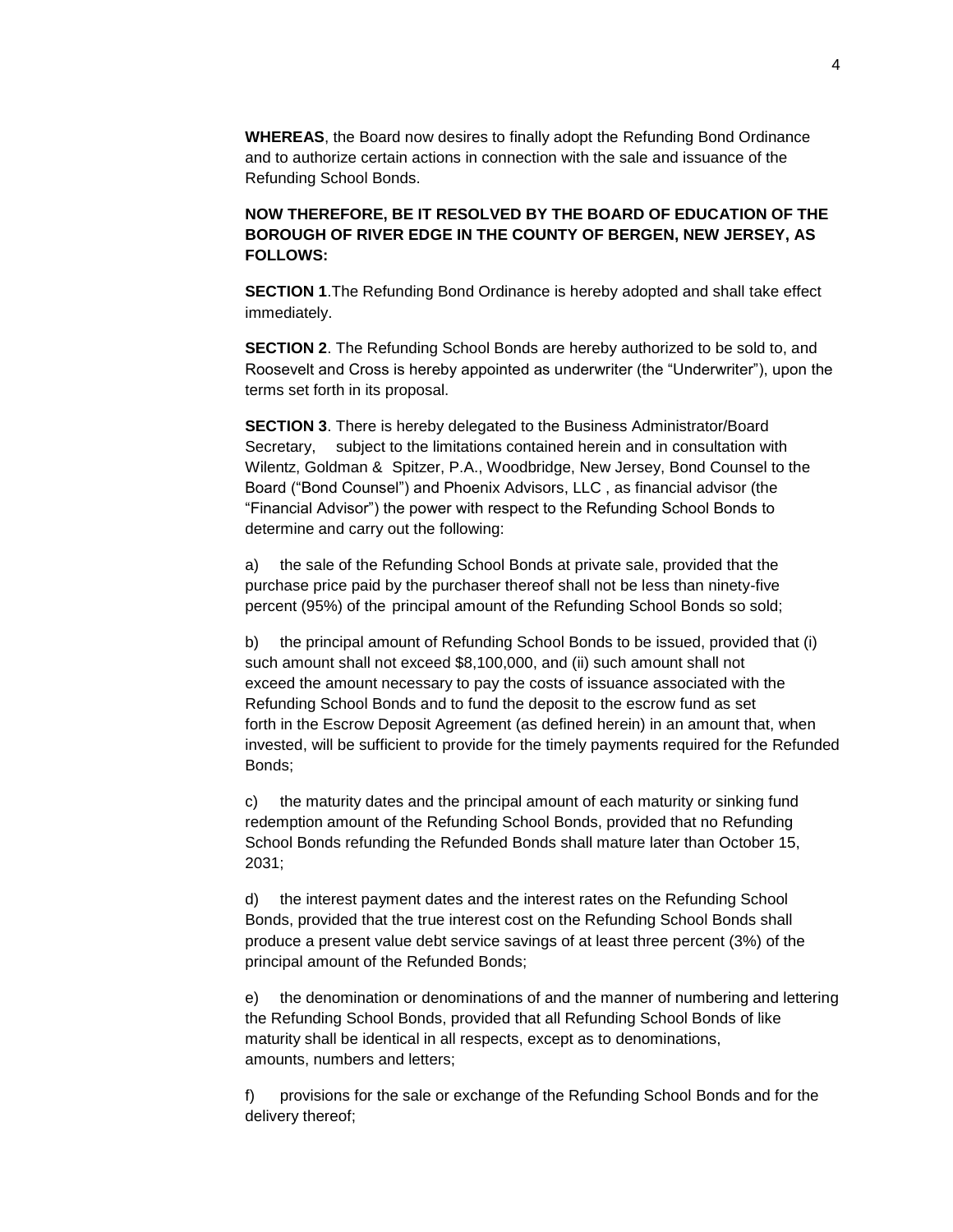g) the form of the Refunding School Bonds shall be substantially in the form set forth in Exhibit A attached hereto, with such additions, deletions and omissions as may be necessary for the Board to market the Refunding School Bonds in accordance with the requirements of The Depository Trust Company, New York, New York, ("DTC") and the Purchase Contract (as defined herein);

h) the direction for the application and investment of the proceeds of the Refunding School Bonds;

i) the terms of redemption of the Refunding School Bonds; and

j) any other provisions deemed advisable by the Business Administrator/Board Secretary not in conflict with the provisions hereof.

In addition, the issuance of the Refunding School Bonds shall comply with the provisions of N.J.A.C. 5:30-2.5, including that within 10 days of the date of the closing on the Refunding School Bonds, the Business Administrator/Board Secretary shall file a report with the Local Finance Board within the Division of Local Government Services, New Jersey Department of Community Affairs setting forth (a) a comparison of the Refunding School Bonds' debt service and the Refunded Bonds' debt service which comparison shall set forth the present value savings achieved by the issuance of the Refunding School Bonds; (b) a summary of the issuance of the Refunding School Bonds; (c) an itemized accounting of all costs of issuance in connection with the issuance of the Refunding School Bonds and (d) a certification of the Business Administrator/Board Secretary that (i) all of the conditions of section (b) of N.J.A.C. 5:30- 2.5 have been met and (ii) this resolution authorizing the issuance of the Refunding School Bonds, adopted pursuant 18A:24-61.5(b), was approved by a two-thirds vote of the full membership of the Board.

The Business Administrator/Board Secretary shall execute a certificate evidencing the determinations or other actions taken pursuant to the authority granted hereunder, and any such certificate shall be conclusive evidence of the actions or determinations of the Business Administrator/Board Secretary as to the matters stated therein.

**SECTION 4.** The President and Vice President of the Board are hereby authorized and directed to execute by manual or facsimile signature the Refunding School Bonds in the name of the Board and the corporate seal (or facsimile thereof) shall be thereunto affixed, imprinted, engraved or otherwise reproduced thereon. The Business Administrator/Board Secretary is hereby authorized and directed to attest to such signature and to the affixing of said seal to the Refunding School Bonds.

**SECTION 5**. The Business Administrator/Board Secretary, in consultation with Bond Counsel and the Financial Advisor, is hereby authorized and directed to approve the Bond Purchase Contract (the "Purchase Contract") for the Refunding School Bonds, to be dated the date of sale of such Refunding School Bonds and to be executed by the Underwriter. The President, Vice President and Business Administrator/Board Secretary are hereby authorized and directed on behalf of the Board to execute and deliver said Purchase Contract.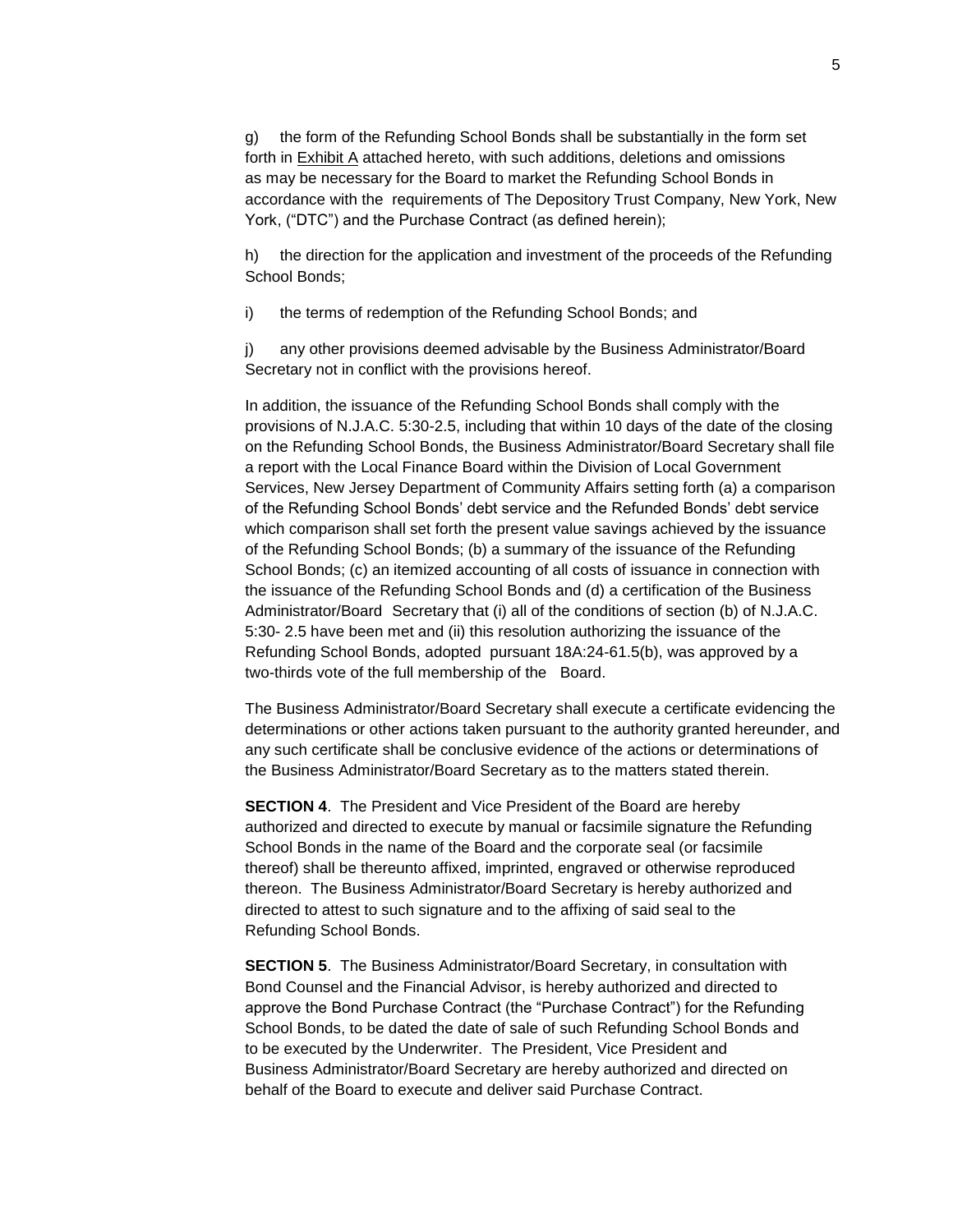**SECTION 6**. The Business Administrator/Board Secretary, in consultation with Bond Counsel and the Financial Advisor, is hereby authorized and directed to apply and qualify for the issuance of any policy of municipal bond insurance and to approve a Commitment for Municipal Bond Insurance (the "Commitment") setting forth the terms and conditions (including premium charges) upon which a bond insurer proposes to issue its bond insurance policy covering the Refunding School Bonds. The Business Administrator/Board Secretary is hereby authorized and directed on behalf of the Board to execute and deliver said Commitment.

**SECTION 7**. The Business Administrator/Board Secretary, in consultation with Bond Counsel and the Financial Advisor, is hereby authorized and directed to approve the Escrow Deposit Agreement (the "Escrow Deposit Agreement") with an escrow agent (the "Escrow Agent") to be selected by the Business Administrator/Board Secretary, in consultation with Bond Counsel and the Financial Advisor, with respect to the Refunded Bonds, to be dated the date of the closing on the Refunding School Bonds. The President and Vice President of the Board are hereby authorized and directed to execute and deliver the Escrow Deposit Agreement in the name of the Board and the corporate seal (or facsimile thereof) shall be thereunto affixed, imprinted, engraved or otherwise reproduced thereon. The Business Administrator/Board Secretary is hereby authorized and directed to attest to such signature and to the affixing of said seal to the Escrow Deposit Agreement. The Underwriter is hereby authorized to act as the agent and representative of the Board for the purpose of subscribing for the purchase of United States Treasury Securities – State and Local Government Series to be held by the Escrow Agent. In the alternative, if United States Treasury Securities –- State and Local Government Series are not available, the Financial Advisor or the Underwriter is hereby authorized to seek bids for the acquisition of United States Treasury Securities – Open Market Securities.

**SECTION 8**. The Business Administrator/Board Secretary is hereby authorized and directed to select a verification agent (the "Verification Agent"), if required, in consultation with Bond Counsel and the Financial Advisor, with respect to the Refunded Bonds. The Verification Agent shall prepare the verification report required to verify the sufficiency of the escrowed monies to refund the Refunded **Bonds** 

**SECTION 9**. It is hereby delegated to the Business Administrator/Board Secretary the authority to "deem final" (as defined under the Rule (as hereinafter defined)) a Preliminary Official Statement (the "Preliminary Official Statement") and such official is hereby authorized and directed to execute and deliver a certificate to the Underwriter evidencing the same. The preparation and distribution by the Board, in consultation with Bond Counsel, and counsel to the Underwriter, if any, of a Preliminary Official Statement for the Refunding School Bonds to be used in connection with the marketing of such Refunding School Bonds, is hereby approved and any previous actions undertaken by various representatives and officers of the Board with respect thereto are hereby ratified and confirmed. Upon the sale of the Refunding School Bonds to the Underwriter, the Preliminary Official Statement shall be so modified by the Business Administrator/Board Secretary, in consultation with Bond Counsel, to reflect the effect of the pricing of the Refunding School Bonds and the Purchase Contract and any other revision not inconsistent with the substance thereof deemed necessary or advisable by Bond Counsel, and said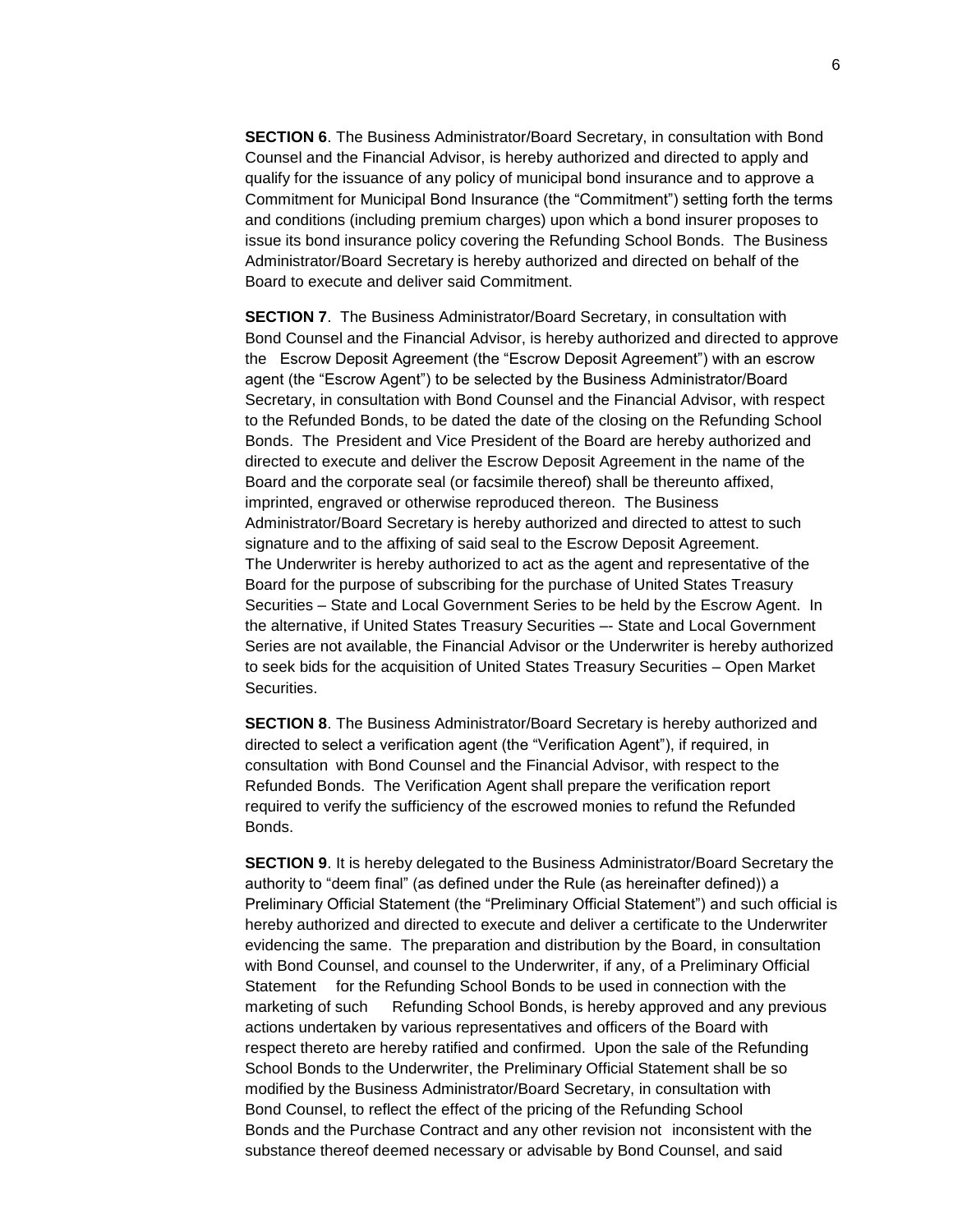Preliminary Official Statement as so modified shall constitute the final Official Statement (the "Official Statement"). The Business Administrator/Board Secretary is authorized and directed on behalf of the Board to execute and deliver said Official Statement.

**SECTION 10**.The Board hereby covenants and agrees that it will comply with and carry out all of the provisions of a Continuing Disclosure Certificate (the "Certificate") which will set forth the obligation of the Board to file budgetary, financial and operating data on an annual basis and notices of certain enumerated events deemed material in accordance with the provision of the Rule. The Business Administrator/Board Secretary is hereby authorized and directed to execute and deliver this Certificate evidencing the Board's undertaking with respect to the Rule. Notwithstanding the foregoing, failure of the Board to comply with the Certificate shall not be considered a default on the Refunding School Bonds; however, any Bondholder may take such actions as may be necessary and appropriate, including seeking mandamus or specific performance to cause the Board to comply with its obligations hereunder.

**SECTION 11.** The President, Vice President and Business Administrator/Board Secretary or any other appropriate officer or representative of the Board, are hereby authorized and directed to execute and deliver any and all documents and to do and cause to be done any and all acts and things necessary or proper for carrying out the transactions contemplated by this resolution, the Purchase Contract, the Escrow Deposit Agreement and the Commitment, and for the authorization, sale and issuance of the Refunding School Bonds. The execution by such officials and officers of any such documents, with changes, insertions or omissions approved by the Business Administrator/Board Secretary, in consultation with Bond Counsel, as hereinabove provided, shall be conclusive and no further ratification or other action by the Board shall be required with respect thereto.

**SECTION 12**. The Board hereby covenants to maintain the exclusion from gross income under Section 103(a) of the Internal Revenue Code of 1986, as amended, (the "Code") of the interest on the Refunding School Bonds. The Refunding School Bonds will be designated as "qualified tax-exempt obligations" for purposes of section 265(b)(3)(B)(ii) of the Code.

**SECTION 13.** All other resolutions adopted in connection with the Refunding School Bonds and inconsistent herewith are hereby rescinded to the extent of such inconsistency.

**SECTION 14.** This resolution shall take effect immediately.

#### **PERSONNEL**

- 1. That the Board of Education, with the recommendation of the Superintendent, approve Rosemary Kuruc, or Designee, as the Division of Child Permanency and Protection Liaison for the 2014-2015 school year.
- 2. That the Board of Education accept, with regret, the resignation of Valerie Bobetski-Cadmus, Part-time Aide, effective September 24, 2014.
- 3. That the Board of Education accept, with regret, the resignation of Lauren Slade, ABA Aide, effective October 23, 2014.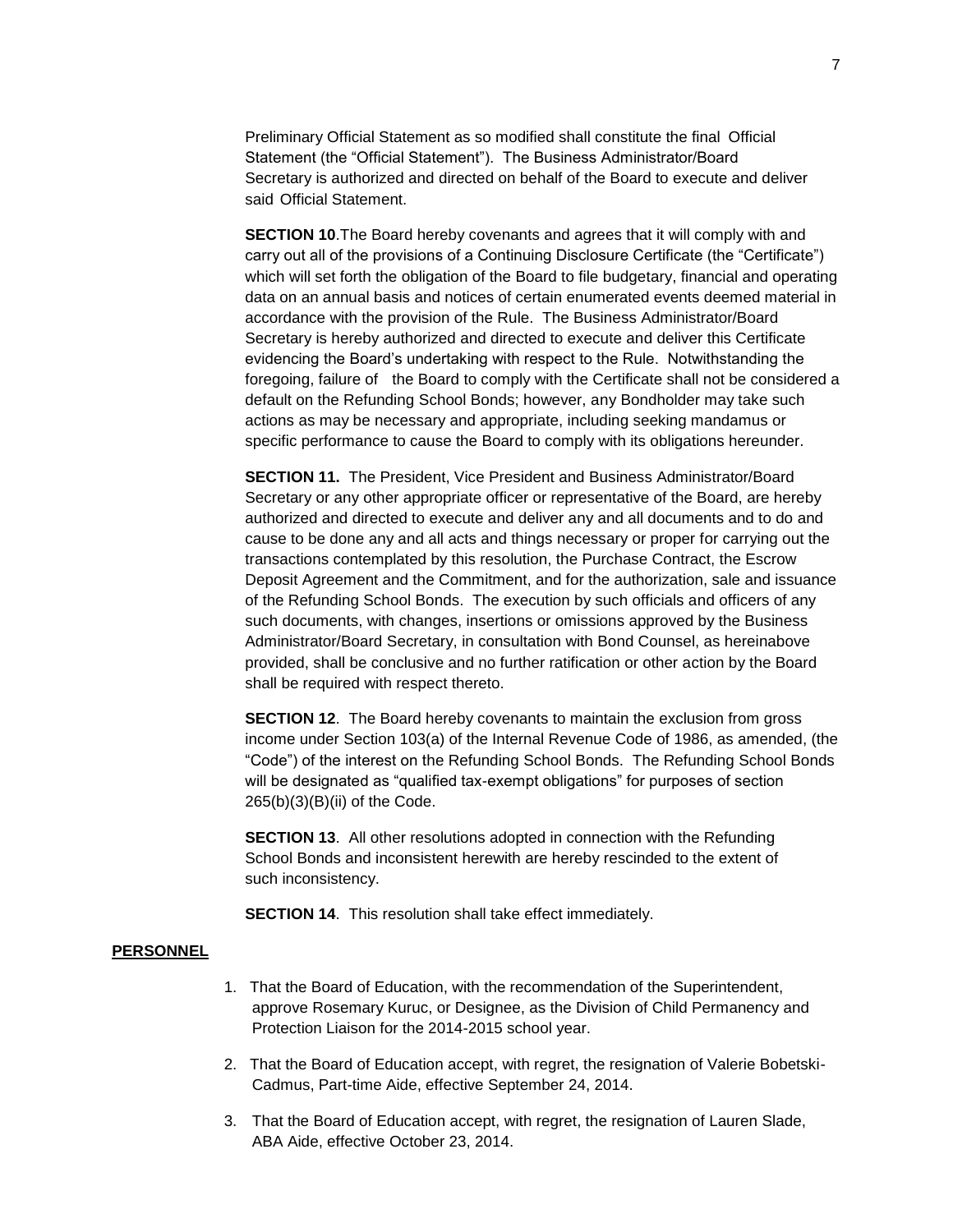- 4. That the Board of Education accept, with regret, the resignation of Amy O'Leary, Lunch Aide, effective October 3, 2014.
- 5. That the Board of Education, with the recommendation of the Superintendent approve the following as a Substitute Teacher for the 2014-2015 School Year.
	- Joseph Abbadessa Carol Gardocki Eileen McElroy Patricia Nicoletti Mike Rosenblum Rosemarie Short
- 6. That the Board of Education, with the recommendation of the Superintendent approve the NJ State Family leave of absence for Gian Paolo Aroldi to commence on January 5, 2015 through January 30, 2015.
- 7. That the Board of Education, with the recommendation of the Superintendent, approve Jessica Accardi, Full-time Aide, starting October 2, 2014 through June 30, 2015, C+BA.
- 8. That the Board of Education, with the recommendation of the Superintendent, approve Margaret Ranone-Nelson, Part-time Aide, starting October 2, 2014 through June 30, 2015.
- 9. That the Board of Education, with the recommendation of the Superintendent, approve Stephanie Hasenberg, Part-time Aide, starting October 2, 2014 through June 30, 2015.
- 10. That the Board of Education approve Jorge Huergo to provide professional services during the District Re-registration at a rate of \$25.00 per hour.

#### **REGION V ADMINISTRATION & TRANSPORTATION**

1. That the Board of Education approve the following Renewal Contract for Town and Country.

| Route # | <b>Transporter</b>    | <b>Per Diem</b>  |
|---------|-----------------------|------------------|
| 1125    | YCS Hackensack        | \$194.55(w/aide) |
| 1611    | <b>Brownstone</b>     | \$197.46(w/aide) |
| 1855    | Leonia H.S./Evergreen | \$144.13         |
| 1950    | Benway                | \$196.65(w/aide) |

2. That the Board of Education approve the following Quote Contract for Town and Country.

| l Route # | Transporter             | <b>Per Diem</b> |
|-----------|-------------------------|-----------------|
| Q188      | Bergen Co. Voc. Paramus | \$86.90         |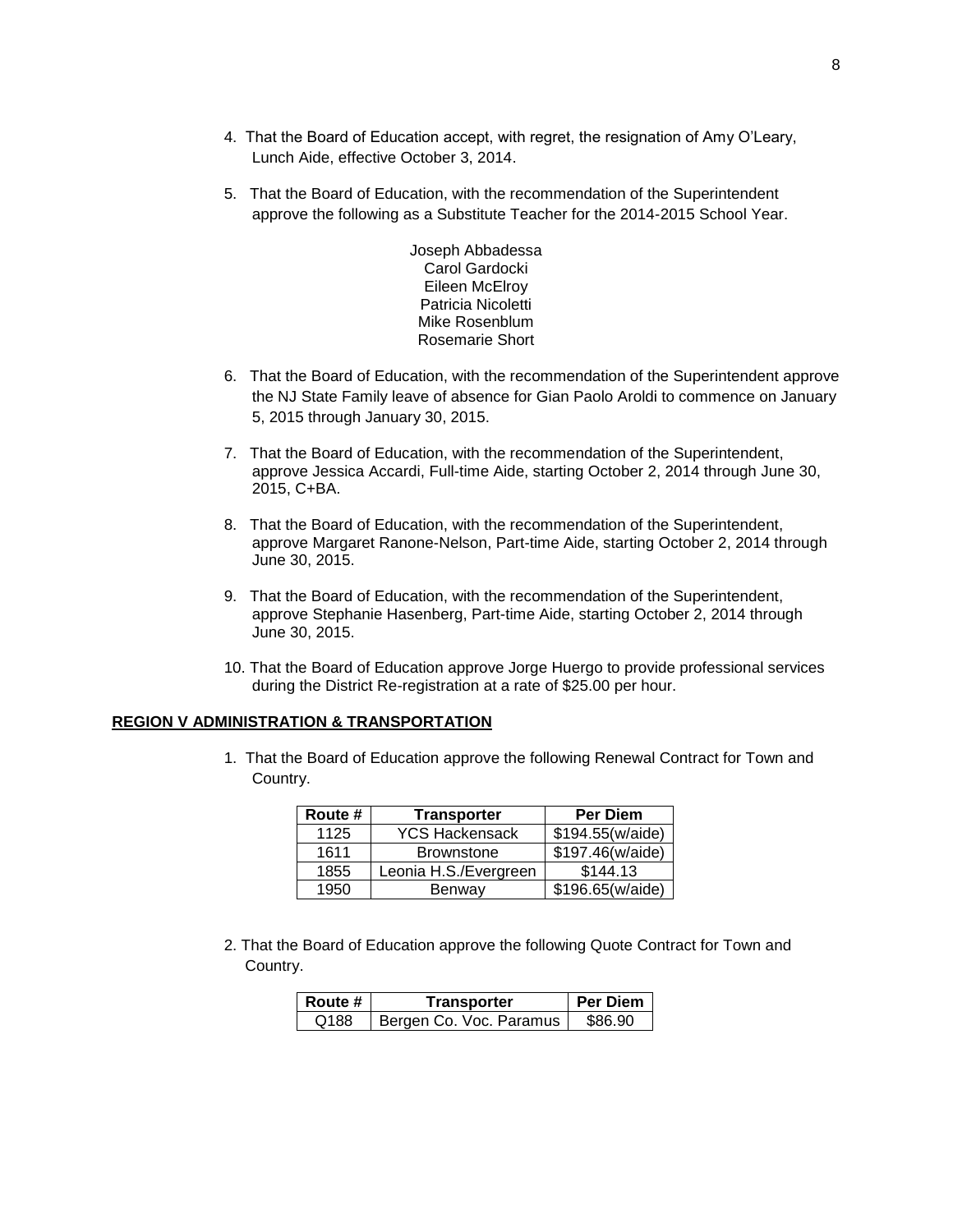3**. BE IT RESOLVED THAT THE REGION V COUNCIL FOR SPECIAL EDUCATION WILL PROVIDE SHARED SERVICES FOR ITS MEMBER DISTRICTS AND BE IT FURTHER RESOLVED THAT THE RIVER EDGE BOARD OF EDUCATION,** upon recommendation of the Superintendent,, approves the following Region V Shared Services Consultants, Psychologists, Learning Disabilities Teacher Consultants, Social Workers, Speech Language Specialists, Occupational and Physical Therapists, Translators to provide evaluations, direct services and consultation, to non-public and public schools for member districts upon request for the 2014-2015 school year.

| <b>H &amp; M</b> | Occupational Therapist        |
|------------------|-------------------------------|
| Occupational     |                               |
| Therapy          |                               |
| Laura Peterhoff  | <b>Behaviorist</b>            |
| Lauren Gallo     | Learning Disabilities Teacher |
|                  | Consultant                    |
| Jaimie Weiss     | Occupational Therapist        |

Ayes: Mrs. Buckley, Mr. Busteed, Ms. Dansky, Mr. DiBella, Mrs. Myers, Mr. Sim, Ms. Walker Nays: None

#### **PUBLIC DISCUSSION**

Jeffrey Gewirtz, River Edge Parent, asked some questions regarding his concerns of our curriculum. Dr. Ben-Dov answered his questions.

#### **CLOSED SESSION**

Motion by Ms. Dansky Seconded by Mr. Sim

> That the Board of Education convened into closed session at 9:30 PM to discuss Personnel and Contractual Matters.

# **RECONVENE**

Motion by Ms. Dansky Seconded by Ms. Walker

That the Board of Education reconvene the regular public meeting at 11:30 PM.

Motion by Ms. Dansky Seconded by Mrs. Buckley

1. That the Board of Education approve the District Data Coordinator Job Description.

Ayes: Mrs. Buckley, Ms. Dansky, Mr. DiBella, Mrs. Myers, Mr. Sim, Ms. Walker Nays: None Abstained: Mr. Busteed